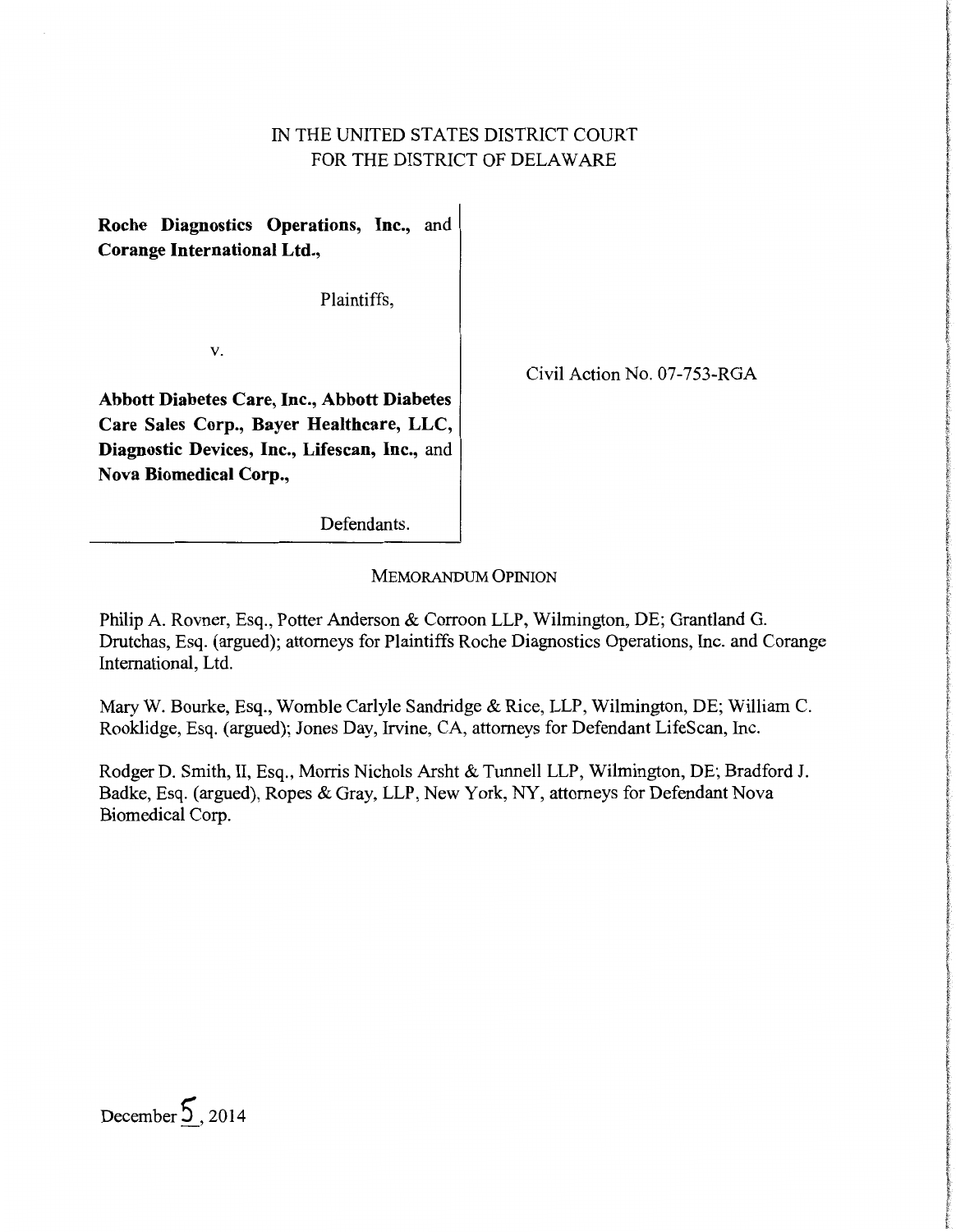Ruhard G. andrewy

Pending before the Court, on remand from the United States Court of Appeals for the Federal Circuit, is consideration of the construction of the term "electrode."

On September 15, 2009, the Court construed the claimed "electrode" as "microelectrode having a width of 15  $\mu$ m up to approximately 100  $\mu$ m." *Roche Diagnostics Operations, Inc. v. Abbott Diabetes Care,* 667 F.Supp.2d 429, 435-36 (D.Del. 2009) (the *"Markman Decision");*  (D.I. 563 & 564). Two weeks later, Roche moved for reconsideration, positing a different claim construction theory than the one it had previously advanced. (D.I. 636). On January 21, 2010, at the second pretrial conference, the Court denied the motion for reconsideration. (D.I.  $852 \text{ } \mathcal{F}$  4). On July 27, 2010, the Court granted summary judgment of non-infringement for Defendants LifeScan and Nova. (D.I. 850 at  $2 \text{ }\P\text{ }\mathbb{I} 2 \& 3$ ). Roche appealed the Court's summary judgment order as being predicated, in part, on the erroneous claim construction of "electrode." (D.I. 852 if 2). On January 25, 2012, the Federal Circuit vacated the judgment of non-infringement and remanded to this Court to consider the parties' arguments that pertain to the scope of the term "electrode." *Roche Diagnostics Operations, Inc. v. LifeScan Inc.,* 452 F. App'x 989, 998 (Fed. Cir. 2012) (the *"CAFC Decision").* This Court duly heard argument on the "electrode" construction. For the reasons set forth below, the Court holds that the proper construction of "electrode" is "microelectrode having a width of  $15 \mu m$  up to approximately  $100 \mu m$ ."

### **I. PROCEDURAL ISSUES**

Roche filed this lawsuit in 2007, alleging patent infringement, against various defendants including Lifescan and Nova. The case followed the normal course of hotly-contested patent litigation. In due course, the Court held a Markman hearing. In preparation for the hearing, the parties submitted briefing. One of the terms in dispute was "electrode."

Roche did not originally specify any proposed construction for "electrode." (D.I. 357 at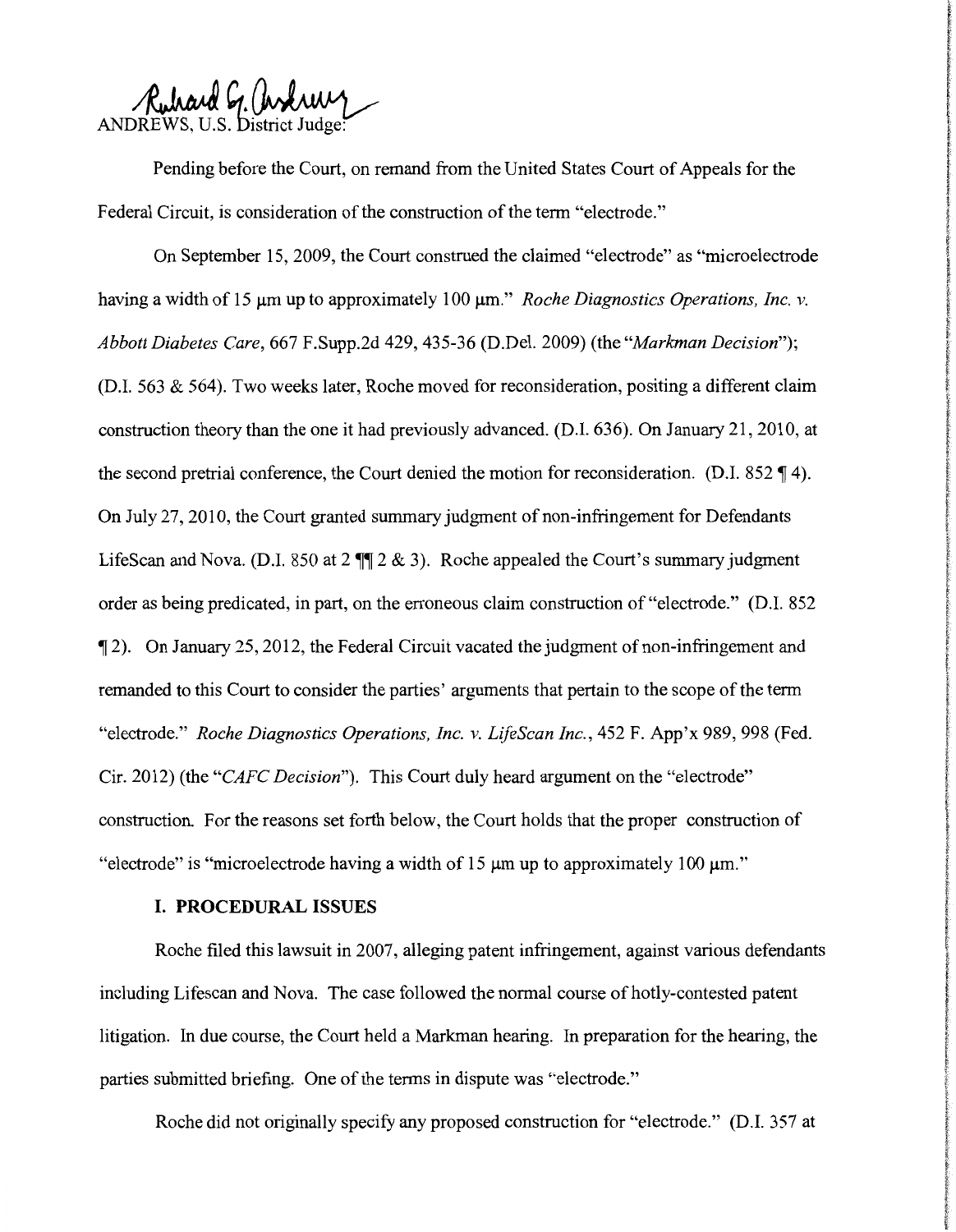6) (listing three terms for construction, not including "electrode"). Defendants proposed that the claimed "electrode" should be construed as a "microelectrode having a width of 15 to 100  $\mu$ m." (D.I. 359 at 19) (E.g., "a working electrode" is "a working microelectrode having a width of 15 to 100 µm"). Roche responded to Defendants' proposed claim construction, arguing that the claims were not limited to microelectrodes (D.I. 380 at 12-14) and were not limited to "having a width smaller than 100 µm." *(Id.* at 14-23); *CAFC Decision,* 452 F. App'x at 992 ("[A]t the claim construction stage, Roche argued ... that the term 'electrode' in the asserted patent claims includes both 'micro' and 'macro' electrodes. Roche asserted that micro-electrodes are up to approximately 100  $\mu$ m wide.").

The Court rejected Roche's proposed construction and concluded that "the claims should ... be limited to microelectrodes." *Markman Decision,* 667 F. Supp.2d at 435; *see also id.*  ("[T]he written description repeatedly confirms that the invention, and hence the claims, are directed to methods utilizing microelectrodes."); *CAFC Decision,* 452 F. App'x at 994-95 ("Roche agrees ... that the claims do not cover all electrodes of all widths. [Roche] now concedes that the term 'electrode' only covers micro-electrodes, not macro-electrodes."). The Court also addressed the parties' arguments concerning the preferred dimensions of microelectrodes. Not surprisingly, as all parties agreed that the upper limit of a microelectrode was "approximately 100 µm," *see id.* at 992 ("Roche asserted that microelectrodes are up to approximately 100 µm, the Court concluded that the claimed 'microelectrodes' had a width of 15  $\mu$ m up to approximately 100  $\mu$ m. The Court also noted that the specification "does not describe" the upper limit of the range as a strict cutoff' and, therefore, the construction "illuminates the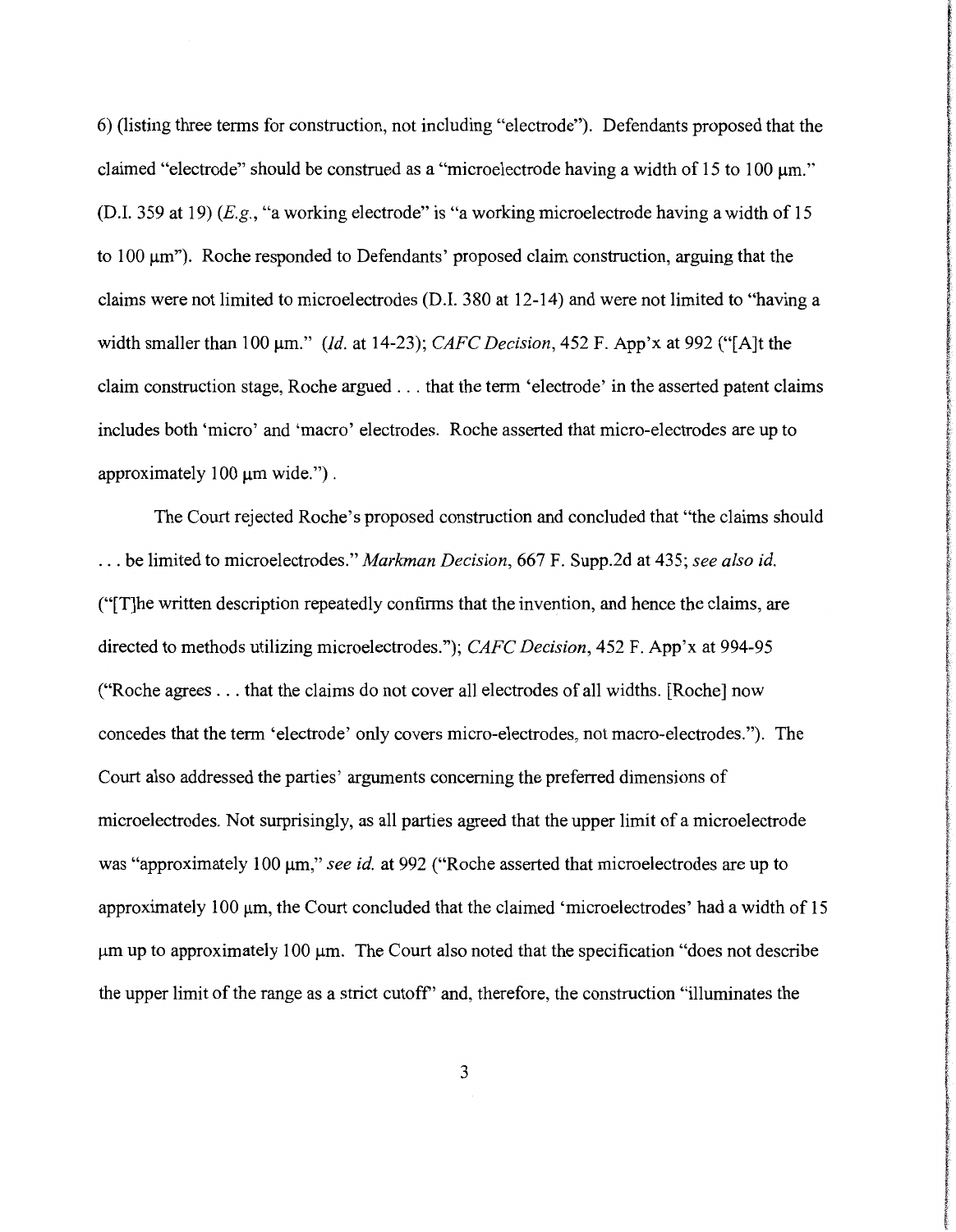size of the microelectrode to one of skill in the art without improperly excluding microelectrodes that are *slightly* larger than the preferred dimensions." *Markman Decision,* 667 F. Supp. 2d at 436.

Roche moved for reconsideration of the claim construction, not seeking to reargue that the asserted claims read only on microelectrodes (D.I. 636, p.1), but arguing that microelectrodes may have widths up to 1000  $\mu$ m. In support of the motion, Roche identified five bases – one being "[n]ewly obtained extrinsic evidence" and the other four being various "[e]rror[s] of apprehension ([l]aw])." *(Id.,* pp. 2-3). At a pretrial hearing on January 14, 2010, the Court stated, "I've read the briefing. I'm not convinced that I made a mistake or that I didn't consider all the arguments. So what I'm saying is that I would maintain the claim construction, but I'm going to give you an opportunity to put something in place to tell me that I shouldn't." (D.I. 858 at 47:7-13). After the hearing, the Court entered an order inviting an opposition brief to the Court's tentative denial of Roche's motion for reconsideration of the claim construction order. (0.0., Jan. 14, 2010).

Roche submitted the requested briefing on January 19, 2010. (D.I. 774). The briefing dealt solely with a prosecution history argument based on *Martek Biosciences Corp. v. Nutrinova, Inc.,* 579 F.3d 1363 (Fed. Cir. 2009), which was decided less than two weeks before the Court's claim construction ruling. (D.I. 774 at 4). Roche contended that *Martek* required the Court to consider prosecution history as a whole, rather than in a piecemeal fashion, and set forth the rule that preferred examples do not limit the claims to those preferred examples. *(Id.* at 5). *Martek* was not cited in any of Roche's previous briefing regarding reconsideration of the claim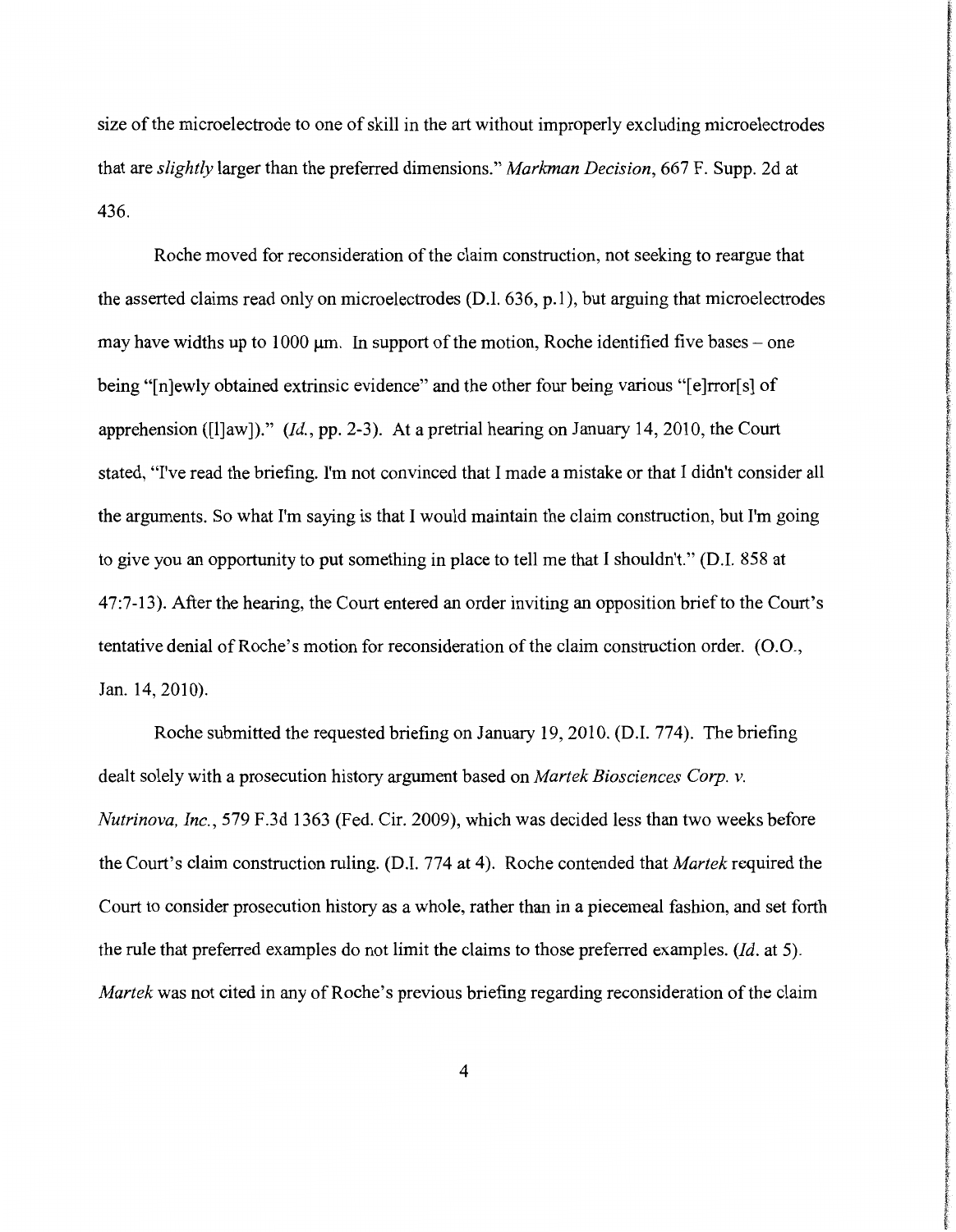construction ruling. Thus, this briefing was essentially a second motion for reconsideration. The Court held a second pretrial hearing on January 21, 2010, during which the Court stated, "I've looked at the paper on reconsideration. It's a great point for the Federal Circuit, and I actually think you might have a point. But it will be interesting to see what they say. So we will be moving ahead with that Rule 54 judgment." (D.I. 859 at 5:24-6:6). The Court then denied the motion for reconsideration and entered summary judgment of non-infringement based on the "electrode" construction. (D.I. 850). Roche appealed. (D.I. 852).

The unique procedural posture presented an interesting set of circumstances on appeal. The Federal Circuit stated, "The district court did not address whether reconsideration was procedurally appropriate, and, if so, whether Roche's argument has merit." *CAFC Decision,* 452 F. App'x at 994. It is not clear to me which reconsideration argument (or arguments) the Federal Circuit was addressing when it made this statement. Under Third Circuit law, reconsideration is appropriate if there is: " $(1)$  an intervening change in the controlling law;  $(2)$  the availability of new evidence that was not available when the court granted the motion for summary judgment; or (3) the need to correct a clear error oflaw or fact or to prevent manifest injustice." *Max's Seafood Cafe v. Quinteros,* 176 F.3d 669, 677 (3d Cir. 1999) (citing *North River Ins. Co. v. CIGNA Reins. Co.,* 52 F.3d 1994, 1218 (3d Cir. 1995)). The District Court considered Roche's initial argument for reconsideration and initially determined that it did not meet the standards for reconsideration. (D.I. 858 at 47:7-13) ("I'm not convinced that I made a mistake or that I didn't consider all the arguments."). The Court then allowed Roche to submit more briefing, which Roche did, making one argument that was not in the original motion for reconsideration. Roche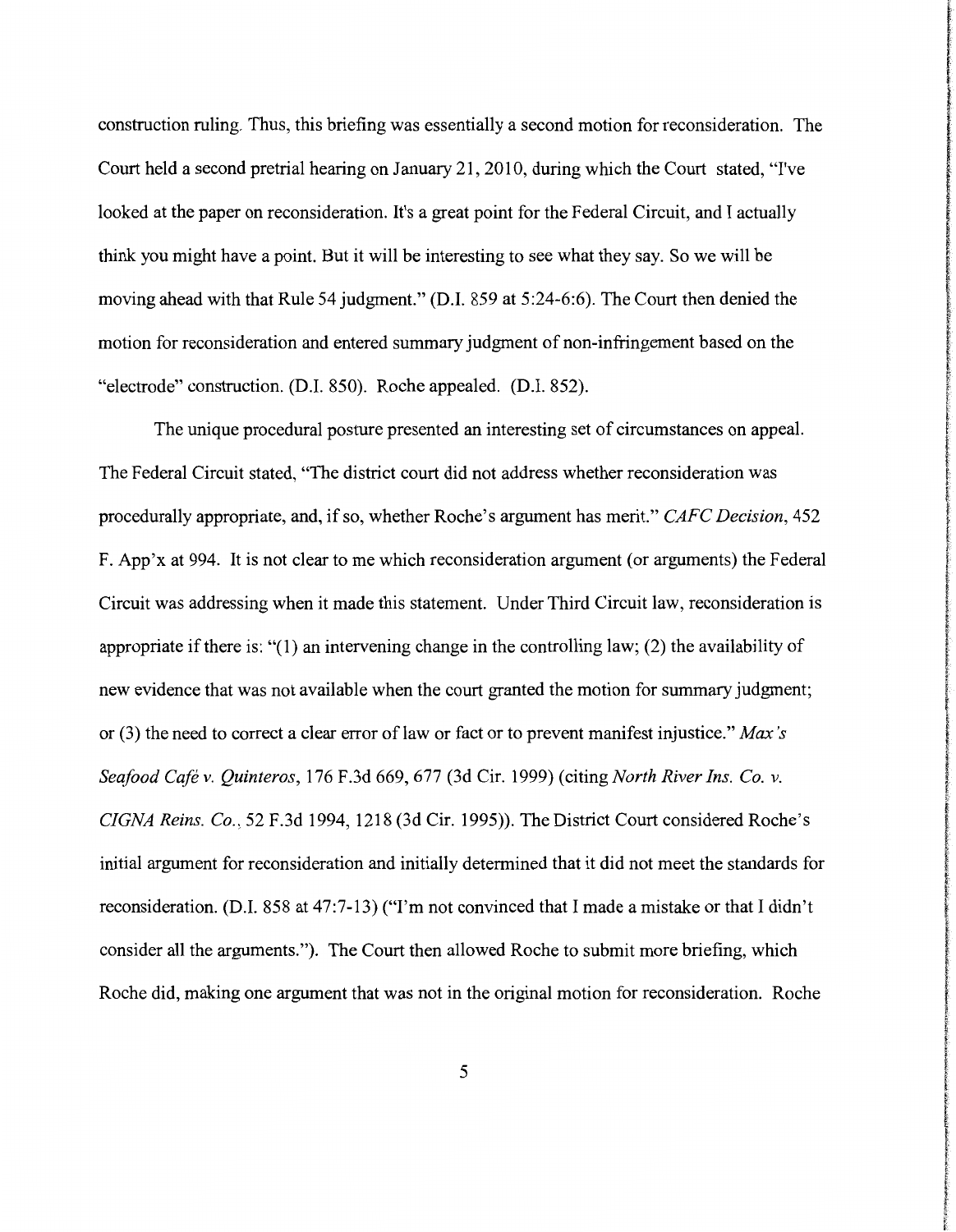used the opportunity to present a second motion for reconsideration (even if not denominated as such). It seems clear to me that it was this subsequent argument that the District Court described as making "a great point." I say that both because the District Court had already rejected the arguments raised in the first motion for reconsideration, and because the language "a great point" seems more appropriate for a one point argument than a five point argument. The District Court followed up by entering an order denying without discussion the motion for reconsideration. The second argument for reconsideration appears to have been a non-starter in the Federal Circuit, as *Martek* and its related argument are not mentioned in the *CAFC Decision.* 

The Federal Circuit thus appears to have conducted its review based on the content of the first motion for reconsideration combined with the Court's comment on the second argument for reconsideration. *CAFC Decision,* 452 F. App'x at 993 ("Roche moved the district court for reconsideration, positing a different claim construction theory. This time, Roche ... argued that micro-electrodes may indeed be up to 1,000  $\mu$ m wide. Roche also submitted new extrinsic evidence to support its motion for reconsideration. At the hearing for the motion for reconsideration, the district court remarked that Roche's new claim construction argument raised 'a great point."').

After remand, at the September  $5<sup>th</sup>$  hearing, I asked the parties to address (1) whether Roche's motion for reconsideration was procedurally appropriate, and (2) if so, whether Defendants waived any procedural objections to Roche's new claim construction argument by not addressing them on appeal to the Federal Circuit. Defendants argue that Roche did not appeal the Court's denial of reconsideration, *see* D.I. 1008, pp. 5-6, and therefore should be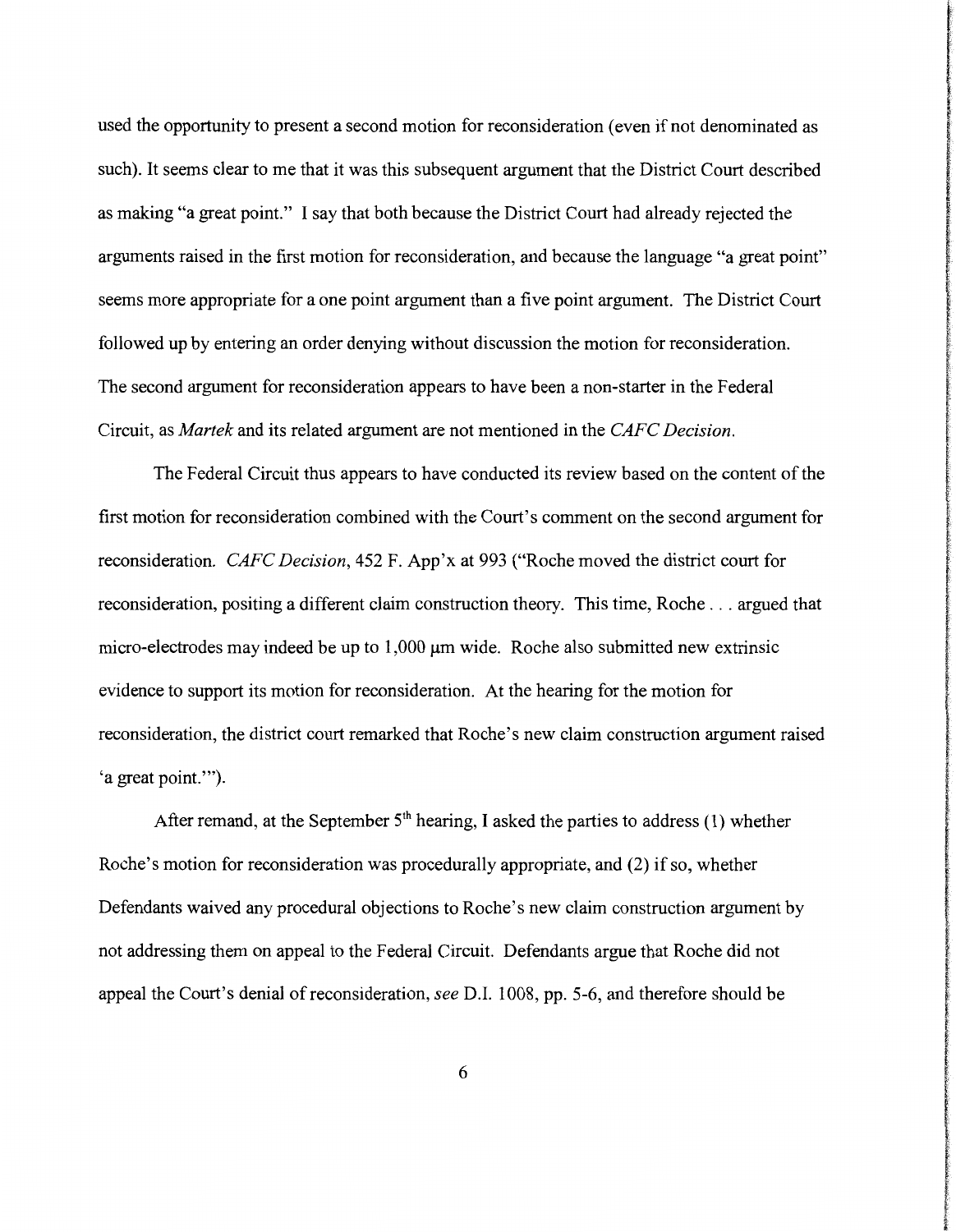foreclosed from now rearguing the claim construction. Defendants do acknowledge that Roche listed the denials of reconsideration in the notice of appeal, *see* D.I. 852, at  $\P(3)$  & (4), but state that since Roche did not brief those issues on appeal, Defendants were under no obligation to raise the issue, and have waived nothing. (D.I. 1008 at pp. 11-13).

Motions to reconsider are disfavored. *See* D. Del. LR 7.1.5(a) ("Motions for reargument shall be sparingly granted."). The motion for reconsideration (D.I. 636) was based on "new extrinsic evidence" and four legal arguments. The "new extrinsic evidence" was mostly new only in the sense that it had not been presented by Roche before. For example, Roche relied primarily upon a 1993 U.S. patent (id., p. 5), a 2001 standard text and a 2008 technical dictionary (id., pp. 6-7), and a 1939 journal article. *(Id.,* p.8). It also found support in the 2008 reexamination proceedings. *(Id.)* It also claimed support from snippets of Defendants' experts' depositions, although the experts disagreed with Roche's position. The experts' depositions carry no independent weight, and everything else was available to Roche before the claim construction hearing. Roche offers no explanation why it should be getting a second bite at claim construction based on its "new extrinsic evidence." In my opinion, the "new extrinsic evidence" was not new and therefore was not a proper ground for reconsideration.

Roche raised four legal arguments. Roche couched them as errors of apprehension. Yet I do not think that is a fair characterization. The District Court understood Roche's argument. Indeed, it understood the importance of "electrode" among the mass of terms the parties wanted construed, *see Markman Decision,* 667 F. Supp. 2d at 434, and understood the parties' different positions. In my opinion, it is fair to say that the error of apprehension was Roche's, not the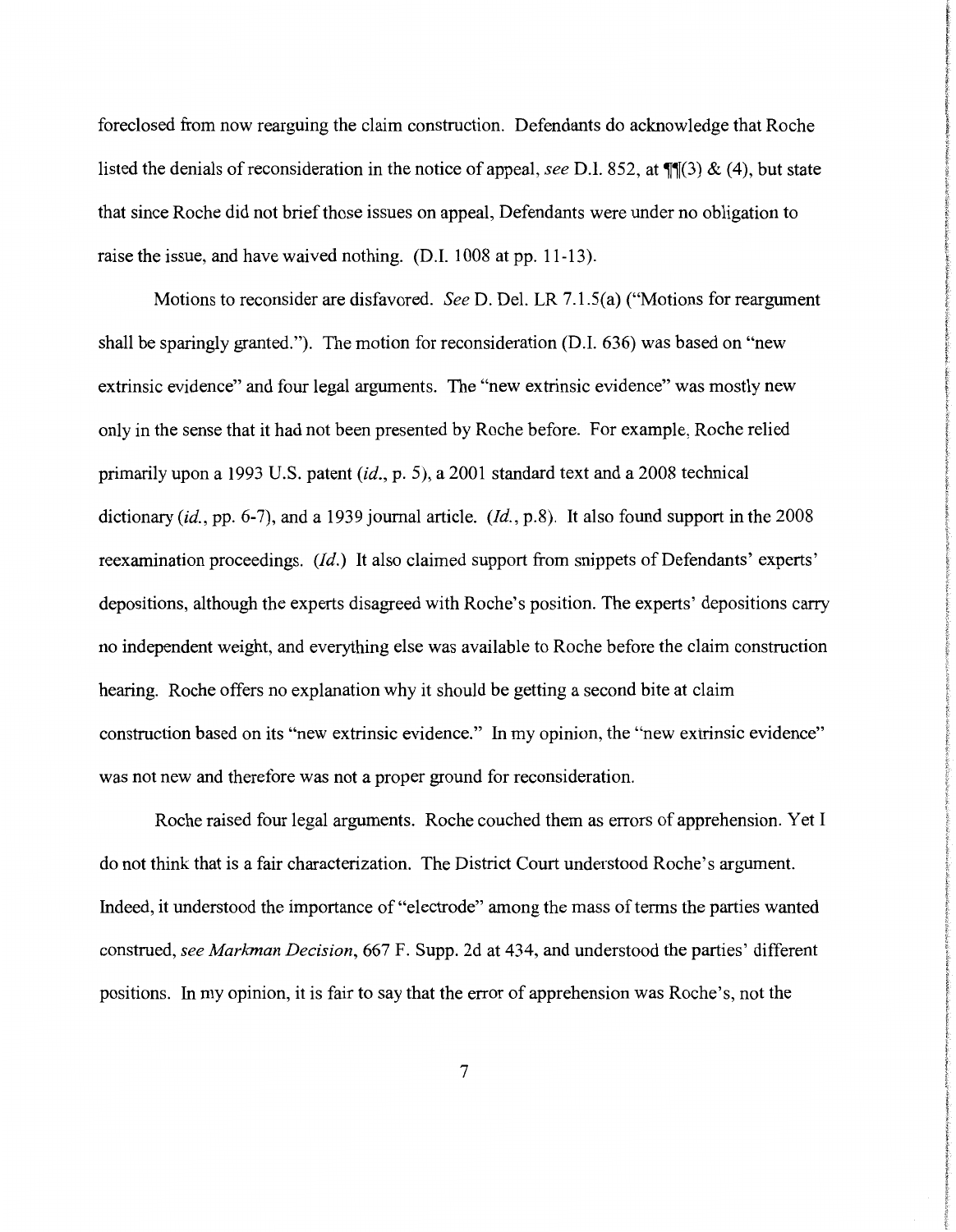Court's, as Roche argued a position in the claim construction hearing that it has subsequently partially abandoned. It is true that it raises new lines of analysis in support of its legal conclusion, but it is no different than moving for reconsideration of a point based on noncontrolling authority one could have raised in the first instance. "Rolling claim construction" is not justified by a party's considered claim construction choices that it later regrets. There was no intervening change in the controlling law, and there was no clear error of law. I think to some extent the Federal Circuit's decision shows that there was no clear error of law. The Court's extensive and detailed analysis shows a host of unanswered questions. Thus, in my opinion, the Motion for Reconsideration (D.1. 636) was properly denied on procedural grounds. *See, e.g., Golden Bridge Tech., Inc. v. Apple Inc.,* 758 F.3d 1362, 1369 (Fed. Cir. 2014) ("An argument made for the first time in a motion for reconsideration comes too late and is ordinarily deemed waived."). Thus, on that basis alone, I adopt the District Court's original claim construction. I think such a decision is particularly warranted here where Roche is not only raising an argument it did not make, but an argument that is contrary to the argument it did make.

I do not, however, decide this issue in a vacuum. I am cognizant that a district court must respect any controlling decision of a court of appeals. The Federal Circuit noted, "Nova and Lifescan do not dispute on appeal, however, that Roche's argument should be addressed on the merits." *CAFC Decision,* 452 F. App'x at 994. That statement could be interpreted as either (1) any procedural issues about the propriety of the motion to reconsider are waived, or (2) despite any procedural issues about the propriety of the motion to reconsider, the parties have argued the merits without any objection. On the one hand, the Federal Circuit's statement sounds like a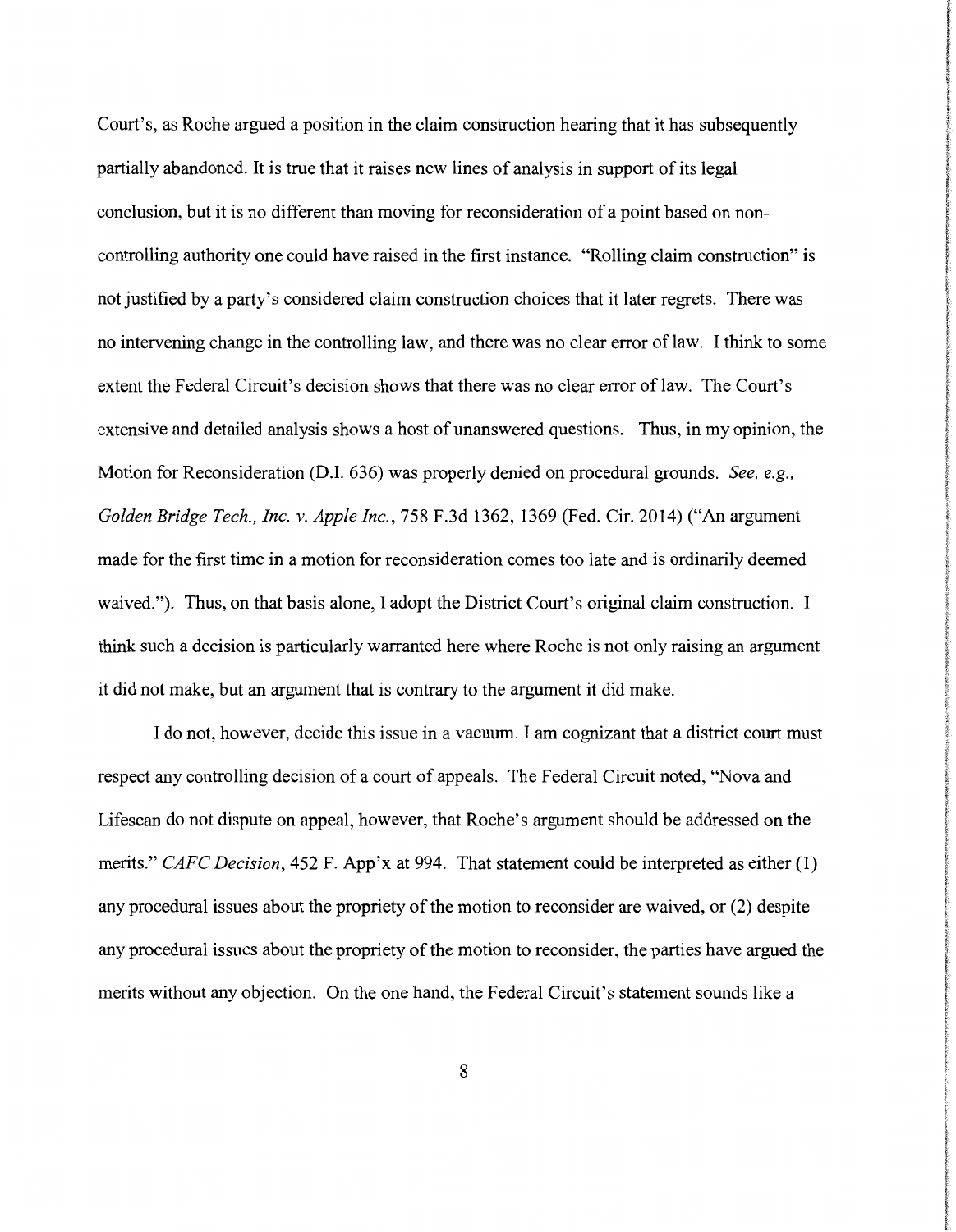conclusion that any procedural objections were waived. On the other hand, Defendants have represented that they did not waive the arguments in their briefing. *(See* D.I. 1021, at 38 ("[W]e were very clear in our briefs."). When I pressed them on the point, the response was underwhelming. Defendants cite to places in their briefs before the Federal Circuit where they "preserved and did not waive their arguments about the reconsideration standard not being met," (D.I. 1023 at 2), but the provided citations do not show any argument at all about reconsideration being procedurally improper. *(See* D.I. 1009-3 at 13, 15, 35; D.I. 1009-4 at 18-19, 21). I do not see any evidence that Defendants put the Federal Circuit on notice that Defendants were arguing that the Federal Circuit should affirm the claim construction on the basis of a waiver argument. As a result, the Federal Circuit cited no Third Circuit cases, or indeed any cases at all, in connection with either how the district court treats a motion to reconsider, or how a court of appeals treats the denial of a motion to reconsider. Exactly what the Federal Circuit decided, if anything, about the continuing ability of this Court to address procedural failures in the way the claim construction issue was handled is a question that I have pondered without coming to a conclusion in which I am confident during the unforgivably long period of time that this decision has been under advisement.

The Federal Circuit recognized that the motion for reconsideration raised the issue "whether reconsideration was procedurally appropriate," *CAFC Decision,* 452 F. App'x at 994, and that the District Court did not address it. I think that, having found the District Court's handling of the reconsideration motion was insufficient for lack of explanation, it is unlikely the Federal Circuit then decided essentially the same issue with no discussion at all. Thus, on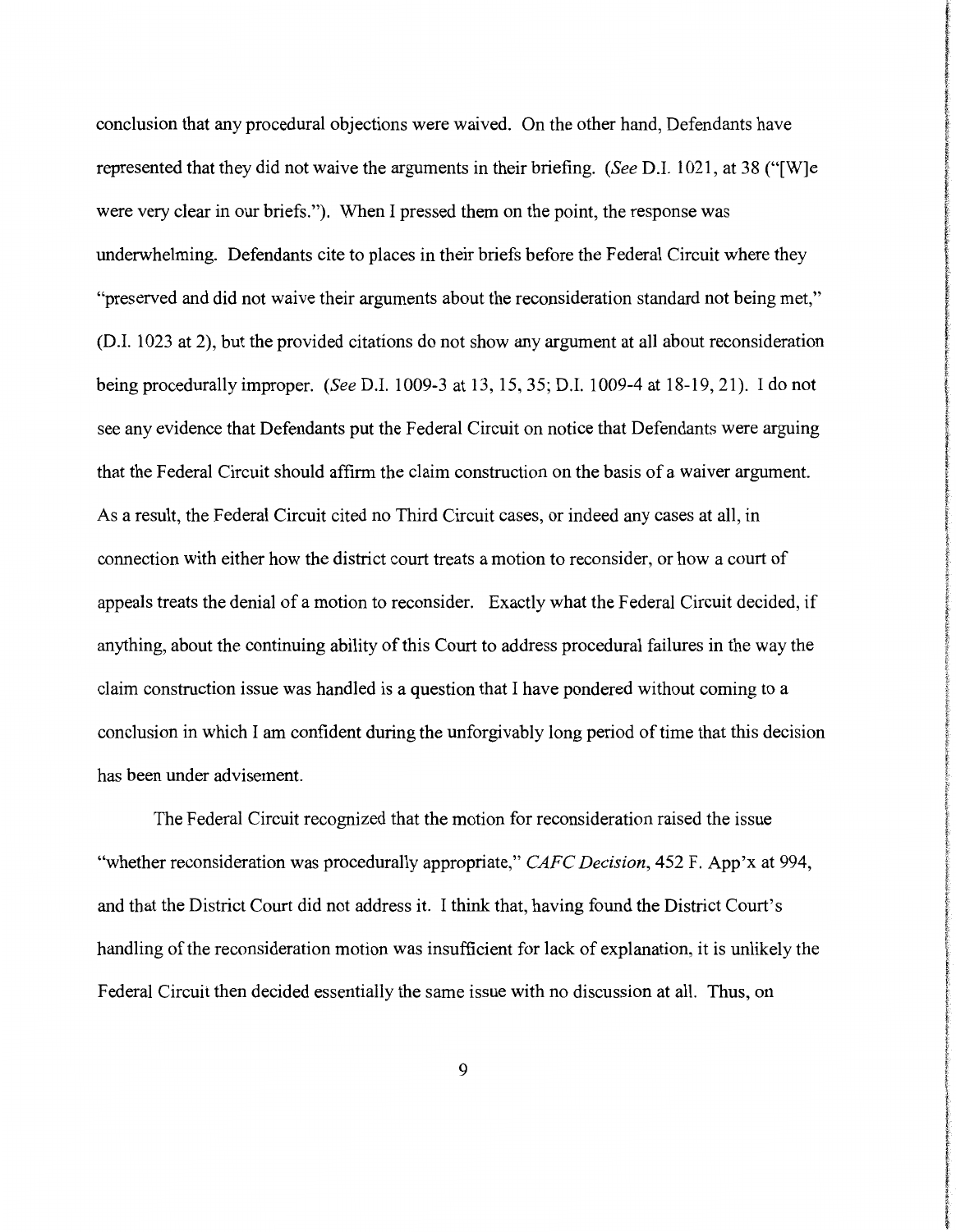balance, I think the Federal Circuit did not actually decide the motion to reconsider issue. Having stated my view that the "procedural appropriateness" issue is dispositive, I nevertheless think the better course is to proceed from this point as if it were not dispositive.

#### **II. THE MERITS**

While the Federal Circuit considered reaching Roche's arguments, the Court noted that the record was not fully developed. *CAFC Decision,* 452 F. App'x at 996. The District Court had a record at the Markman hearing that contained everything the parties wanted to submit. Roche submitted with its first motion for reconsideration three volumes including 28 exhibits. (D.I. 637-39). If the record after a Markman hearing, a first motion for reconsideration, and a second argument for reconsideration was insufficient to support a basis for concluding the argument in Roche's favor, why should Roche get a fourth shot at making its case? The Federal Circuit "le[ ft] it to the discretion of the district court whether and to what extent each party should be allowed to supplement the record with additional briefing and evidence .... " *CAFC Decision,* 452 F. App'x at 997. Since it appeared that I was going to need to reconsider the claim construction in light of the issues identified by the Federal Circuit, it seemed to me to be in the interest of justice to allow the parties to supplement the record as they saw fit. They did so, raising a discovery dispute along the way. (D.I. 993-94).

The Federal Circuit noted four issues for this Court to address. First, the Federal Circuit asked this Court to address "what degree of non-planar diffusion justifies characterizing an electrode as a [microelectrode]." *CAFC Decision,* 452 F. App'x at 995. Second, the Federal Circuit asked this Court to address whether examples 3, 4, and 5 of the '146 patent are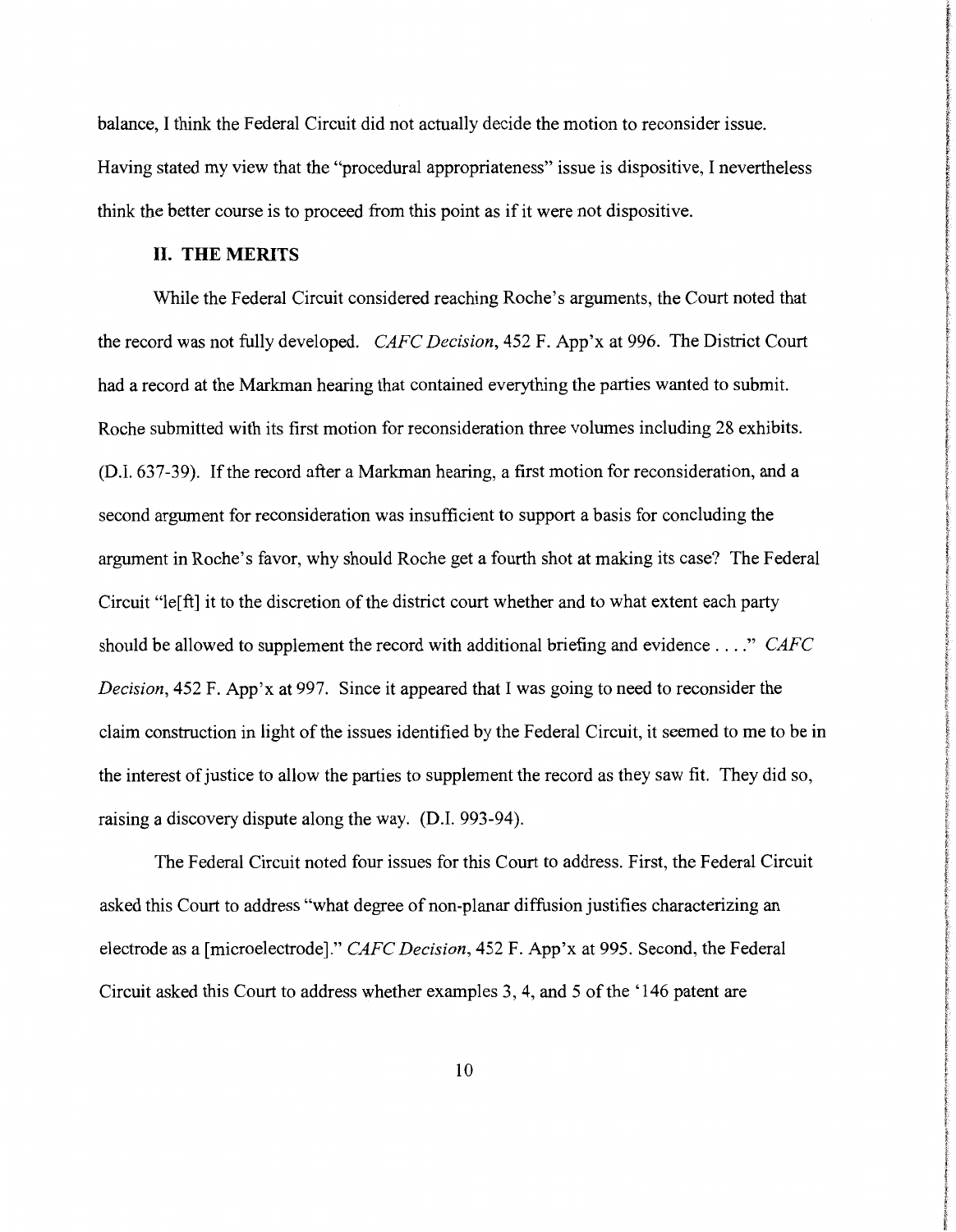unclaimed embodiments. *Id.* at 996. Third, the Federal Circuit asked this Court to address whether "claim 48" is enabled. *Id.* at 996-97. Fourth, the Federal Circuit asked this Court to address whether it should consider new extrinsic evidence presented by Roche in support of its new claim construction. *Id.* at 997.

With respect to the Federal Circuit's first question concerning non-planar diffusion, in my opinion, the specification answers this question. Specifically, the specification states:

It is also understood that some electrode configurations can cause diffusion to take place by a mix of planar and non-planar paths, in which case the electrodes can be considered a [microelectrode] array, especially if the diffusion occurs predominantly (e.g., greater than 50%) according to a non-planar path, or if the size of the electrodes is less than 100  $\mu$ m, e.g., less than 50  $\mu$ m.

'147 patent at col.411.23-29. The specification, thus, seems to indicate that an electrode might be characterized as a microelectrode in one of two situations: (1) where there is greater than 50% non-planar diffusion, or  $(2)$  where the electrode has a width less than 100  $\mu$ m. There is some difficulty in converting the first characterization into a size, as it gives no basis for doing so. As Roche admits, "diffusion simply depends on far too many variables to be limited to any particular size electrode." (D.I. 988, p.17). It would also make no sense to describe a microelectrode as being either (1) less than 1000  $\mu$ m wide, or (2) less than 100  $\mu$ m wide. The second characterization supports the Court's construction. What is clear to me is that neither characterization supports Roche's 1000 µm microelectrode construction.

Second, the Federal Circuit asked this Court to address whether examples 3, 4, and 5 of the '146 patent are unclaimed embodiments. The Court's original claim construction considered these examples and concluded that "such examples cannot pertain to claimed embodiments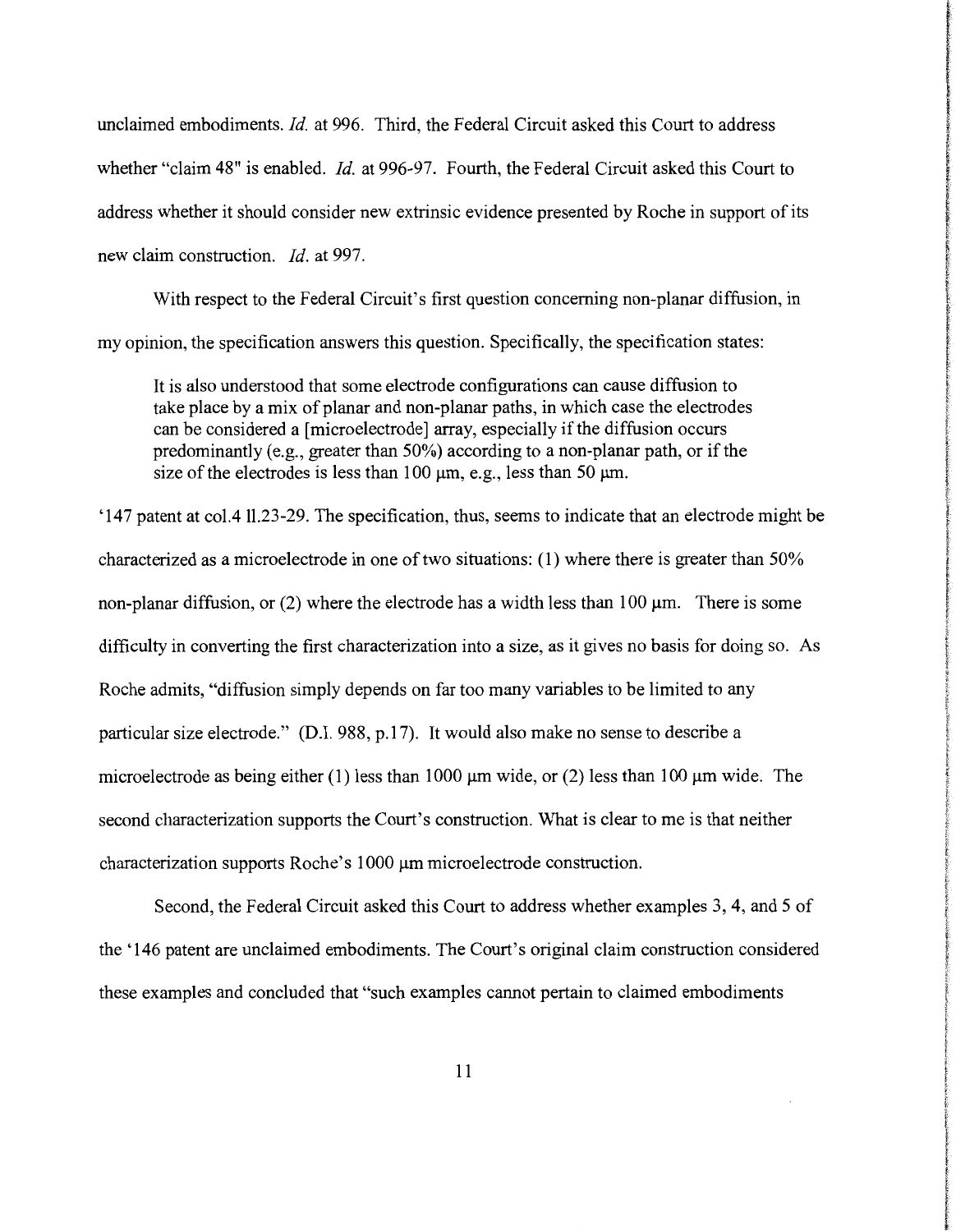because, although the claims are limited to blood samples, the examples include a capillary depth insufficient for the flow of blood." *Markman Decision,* 667 F.Supp.2d at 435. The parties agree that "electrode" should be construed the same way in the '146 and '147 patents. The '146 and '147 patents share a common specification, but examples 3, 4, and 5 only appear in the '146 patent. These examples must be read in light of the microelectrode definition in the common specification. *Sinorgchem Co., v. ITC,* 511 F.3d 1132, 1138 (Fed. Cir. 2007) ("Where, as here, multiple embodiments are disclosed, we have previously interpreted claims to exclude embodiments where those embodiments are inconsistent with the unambiguous language in the patent's specification or prosecution history."). Therefore, consistent with the Court's original claim construction, the Court concludes that examples 3, 4, and 5 are unclaimed embodiments.

The Court asked whether claim 48 of the '146 patent is enabled. Enablement is a question oflaw based on underlying factual findings. The issue is whether, at the time of filing the patent application, one skilled in the art, having read the specification, could practice the invention without ''undue experimentation." *Cephalon, Inc. v. Watson Pharms., Inc.,* 707 F.3d 1330, 1336 (Fed. Cir. 2013). When enablement is asserted as an invalidity counterclaim, the parties have a right to a jury trial on it, and the underlying facts have to be proved by clear and convincing evidence. I do not imagine, however, that the Federal Circuit was asking me to have a trial on claim 48 before construing the patent. Instead, I think what the Federal Circuit had in mind was more the "enablement lite" sort of analysis that sometimes arises in connection with prior art references. *See, e.g., Robocast, Inc. v. Apple Inc.,* 2014 WL 1622002, \*10 n.5 (D. Del. Apr. 22, 2014); *Forest Labs,., Inc. v. Ivax Pharm., Inc.,* 438 F. Supp. 2d 479, 487 n.3 (D. Del.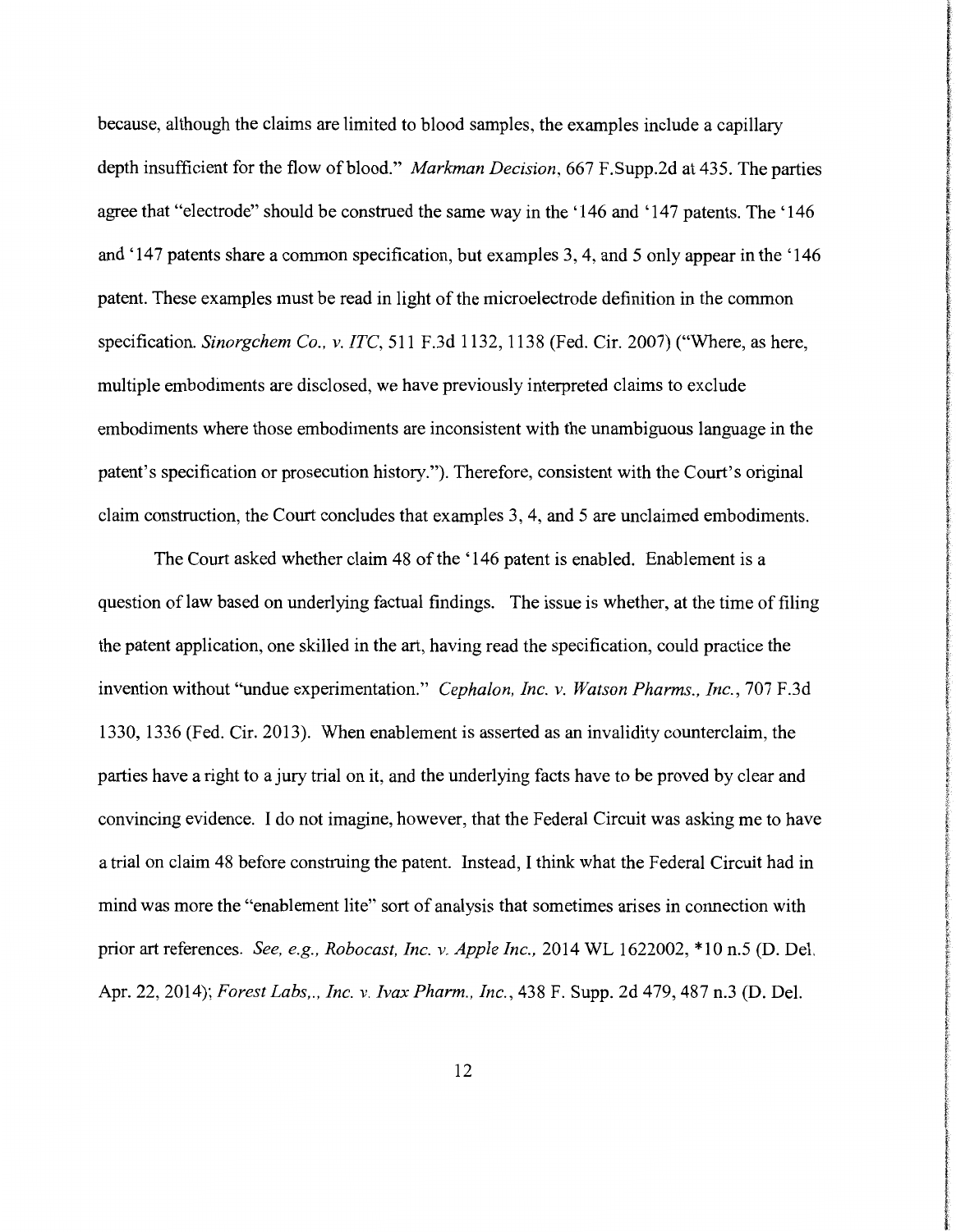2006), *aff'd,* 501 F.3d 1263 (Fed. Cir. 2007).

Claim 48 of the '146 patent recites capillary depths of  $25{\text -}200 \mu m$  and depends from claim 31. The prosecution history reveals that claim 48 is not enabled. Roche originally filed claims in both the '146 and '147 patent applications that were broadly directed to "an analyte in a test sample," rather than specifying only blood. (See D.I. 987, Ex. 24 at 45; *id.,* Ex. 20 at 36). On June 5, 2006, Roche cancelled the original '147 patent claims and proposed new claims directed to testing "blood or serum" in a "capillary chamber having a depth of 25-200  $\mu$ m." (D.I. 987, Ex. 21 at 3). On August 28, 2006, the Examiner rejected those claims for lack of written description given the specification's capillary depth requirement, noting that the specification did not "support using a capillary depth less than 100 µm for a blood sample for determining glucose concentration in the sample within about 10 seconds after said detecting." *(Id.,* Ex. 22 at 9). The Examiner further stated that "[t]he specification in fact teaches away from this feature." *(Id.).* 

On December 22, 2006, Roche narrowed both the '146 and '147 patent claims to test strips "including a capillary chamber having a depth suitable for capillary flow of blood." (D.I. 986, Ex. 20 p.4 [see D.I. 991-17 at 5]; D.I. 987, Ex. 21 p.4 [see D.I. 992-1 at 5]). In its remarks, Roche stated that the claims had been limited to testing blood using strips having "a depth suitable for capillary flow of blood." (D.I. 986, Ex. 20 pp. 25-26 [see D.I. 991-17 at 26-27]; D.I. 987, Ex. 21 p.28 [see D.I. 992-1 at 29]). However, on April 20, 2007, Roche added dependent claim 48 into the '146 application, which used the same " $25-200 \mu m$ " capillary depth language that the Examiner had previously rejected for lack of written description. (D.I. 1002-6 at 100  $\P$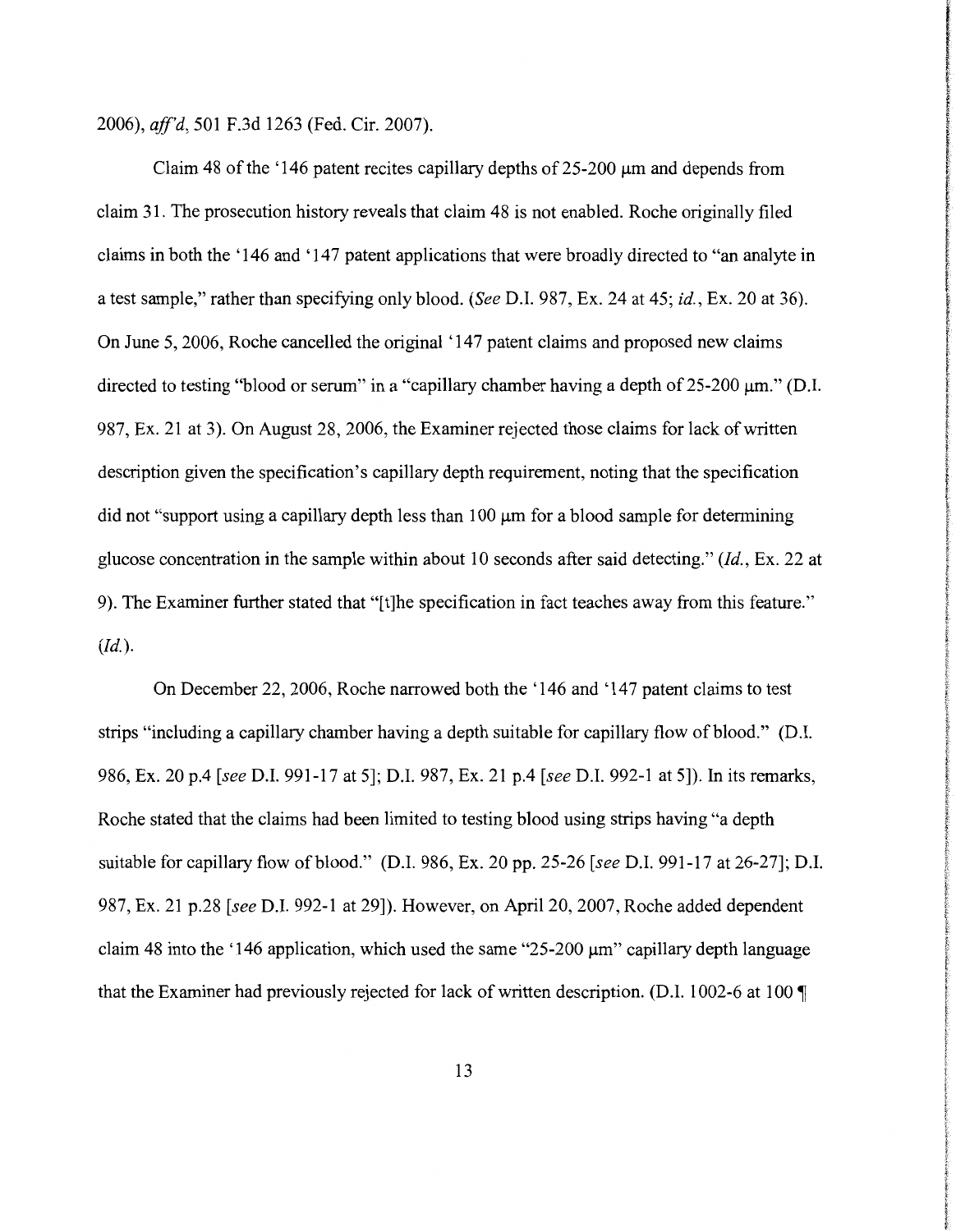135; *id.* at 115  $\llbracket$  127). The claims must be read in light of their specification. The specification teaches that a capillary depth of less than 100 µm is not suitable for the capillary flow of blood. Thus, in order for a person of ordinary skill in the art to practice the invention of claim 48, that person would have to figure out how to obtain suitable capillary flow of blood in a capillary chamber which the specification teaches is not suitable. There is no information in the patent that would assist in doing this, and thus I conclude that it would take undue experimentation to practice claim 48. (It also appears, as the Examiner concluded when focusing on the issue, that claim 48 would be invalid for lack of written description.). The Court, thus, concludes that claim 48 is not enabled, and its existence does not alter the Court's construction of microelectrode.

Finally, with respect to the new extrinsic evidence presented by Roche in support of its new claim construction, the Court has considered it but does not find this evidence persuasive. A court may consider extrinsic evidence, including expert and inventor testimony, dictionaries and learned treatises, in order to assist it in understanding the underlying technology, the meaning of terms to one skilled in the art and how the invention works. *Phillips v. A WH Corp.,* 415 F .3d 1303, 1318-19 (Fed. Cir. 2005) (en bane); *see also Markman v. Westview Instruments, Inc.,* 52 F.3d 967, 979-80 (Fed. Cir. 1995)(en bane), *aff'd,* 517 U.S. 370 (1996). Extrinsic evidence, however, is considered less reliable and less useful in claim construction than the patent and its prosecution history. *Phillips,* 415 F .3d at 1318-19 (discussing "flaws" inherent in extrinsic evidence and noting that extrinsic evidence "is unlikely to result in a reliable interpretation of a patent claim scope unless considered in the context of intrinsic evidence"). The Federal Circuit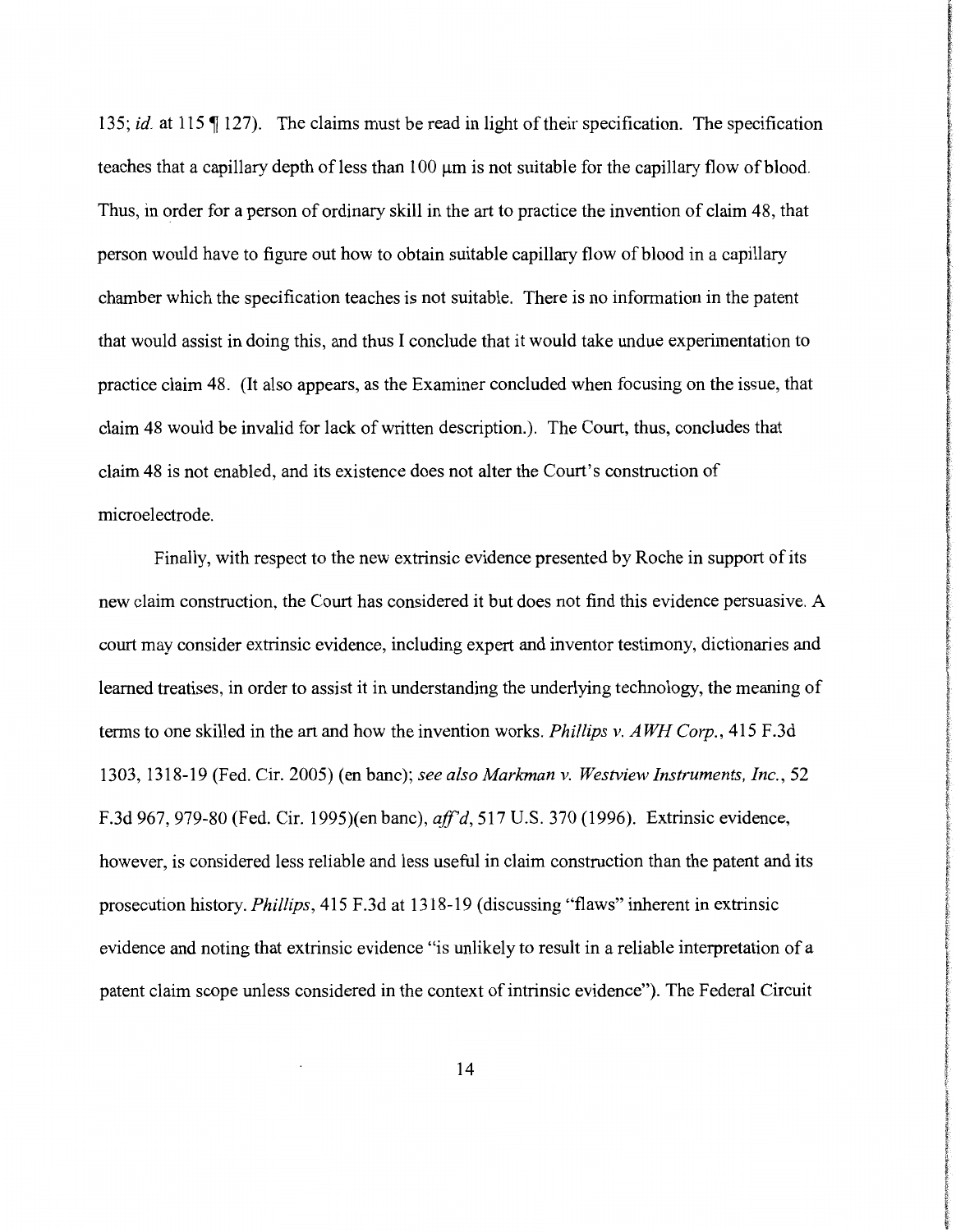specifically has cautioned against reliance on dictionaries because "the use of [a] dictionary may extend beyond what should properly be afforded by the inventor's patent." *Id.* at 1322. Indeed, the Federal Circuit has noted that "even technical dictionaries or treatises ... may suffer from some of these deficiencies" and that there is "no guarantee that a term is used in the same way in a treatise as it would be by the patentee." Id. The Court concludes that Roche's dictionary references do not trump the intrinsic evidence already considered by this Court.

Accordingly, the Court affirms its earlier construction of the term "electrode" as a "microelectrode having a width of 15  $\mu$ m up to approximately 100  $\mu$ m."

### III. **CONCLUSION**

For the reasons set forth in this Memorandum Opinion, the Court affirms its earlier claim construction of the term "electrode."

An Order consistent with this Opinion will be entered.